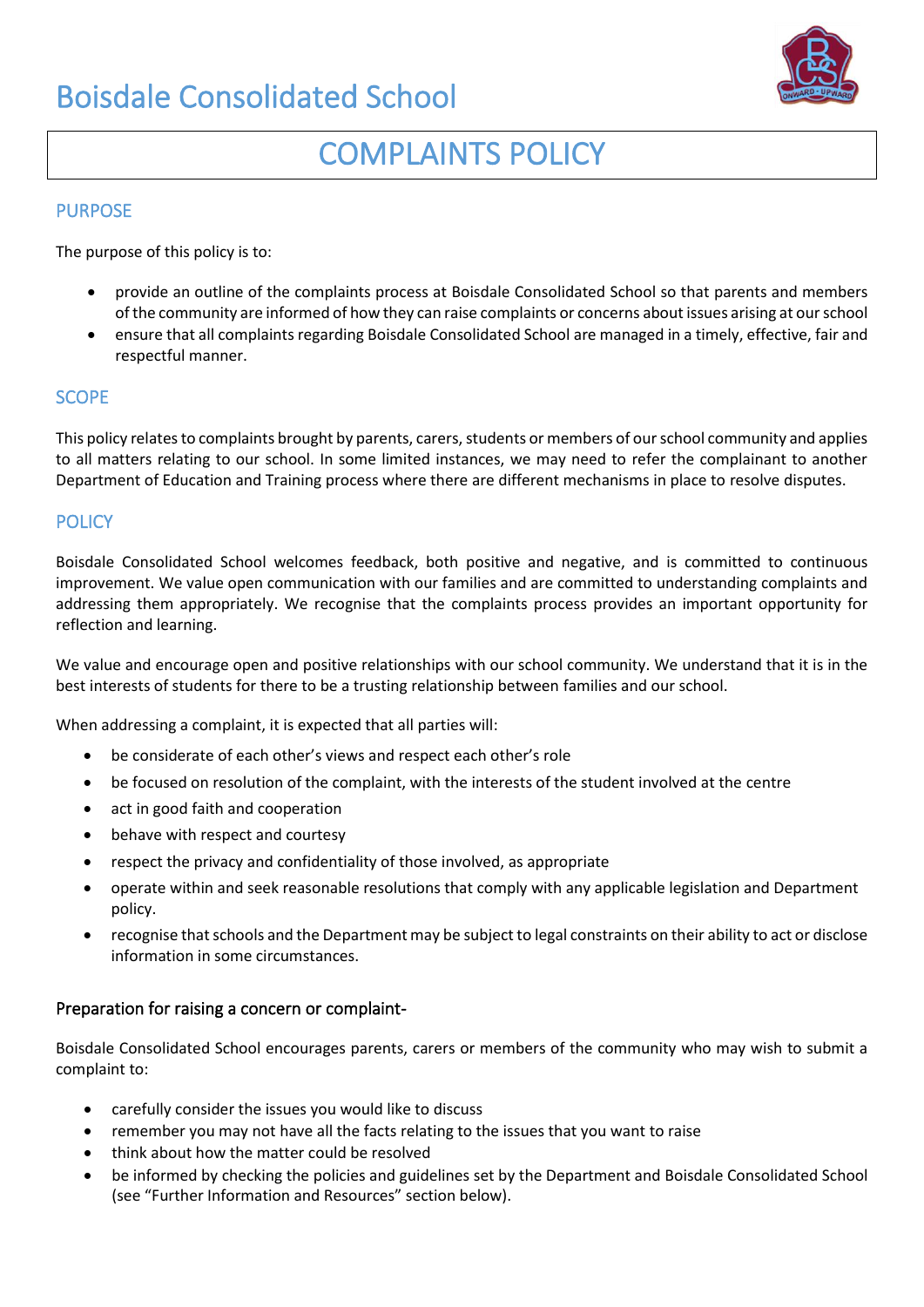## Boisdale Consolidated School



### Complaints process-

Boisdale Consolidated School is always happy to discuss with parents/carers and community members any concerns that they may have. Concerns in the first instance should be directed to the classroom teacher. If you would prefer, please contact the Principal. Where possible, school staff will work with you to ensure that your concerns are appropriately addressed.

Where concerns cannot be resolved in this way, parents or community members may wish to make a formal complaint to the Principal. In most cases, depending on the nature of the complaint raised, our school will seek to understand the issues and will then convene a resolution meeting with the aim of resolving the complaint together. The following process will apply:

- **1. Complaint received:** Please either email, telephone or arrange a meeting through the office with the Principal, to outline your complaint so that we can fully understand what the issues are. We can discuss your complaint in a way that is convenient for you, whether in writing, in person or over the phone.
- **2. Information gathering:** Depending on the issues raised in the complaint, the Principal, may need to gather further information to properly understand the situation. This process may also involve speaking to others to obtain details about the situation or the concerns raised.
- **3. Response:** Where possible, a resolution meeting will be arranged with the Principal to discuss the complaint with the objective of reaching a resolution satisfactory to all parties. If after the resolution meeting we are unable to resolve the complaint together, we will work with you to produce a written summary of the complaint in the event you would like to take further action about it. In some circumstances, the Principal may determine that a resolution meeting would not appropriate. In this situation, a response to the complaint will be provided in writing.
- **4. Timelines:** Boisdale Consolidated School will acknowledge receipt of your complaint as soon as possible (usually within two school days) and will seek to resolve complaints in a timely manner. Depending on the complexity of the complaint, Boisdale Consolidated School may need some time to gather enough information to fully understand the circumstances of your complaint. We will endeavour to complete any necessary information gathering and hold a resolution meeting where appropriate within 10 working days of the complaint being raised. In situations where further time is required, Boisdale Consolidated School will consult with you and discuss any interim solutions to the dispute that can be put in place.

#### Resolution-

Where appropriate, Boisdale Consolidated School may seek to resolve a complaint by:

- an apology or expression of regret
- a change of decision
- a change of policy, procedure or practice
- offering the opportunity for student counselling or other support
- other actions consistent with school values that are intended to support the student, parent and school relationship, engagement, and participation in the school community.

In some circumstances, Boisdale Consolidated School may also ask you to attend a meeting with an independent third party, or participate in a mediation with an accredited mediator to assist in the resolution of the dispute.

### Escalation-

If you are not satisfied that your complaint has been resolved by the school, or if your complaint is about the Principal and you do not want to raise it directly with them, then the complaint should be referred to the South Eastern Victoria Region by contacting [sevr@edumail.vic.gov.au](mailto:sevr@edumail.vic.gov.au) or by phoning 1300 338 738.